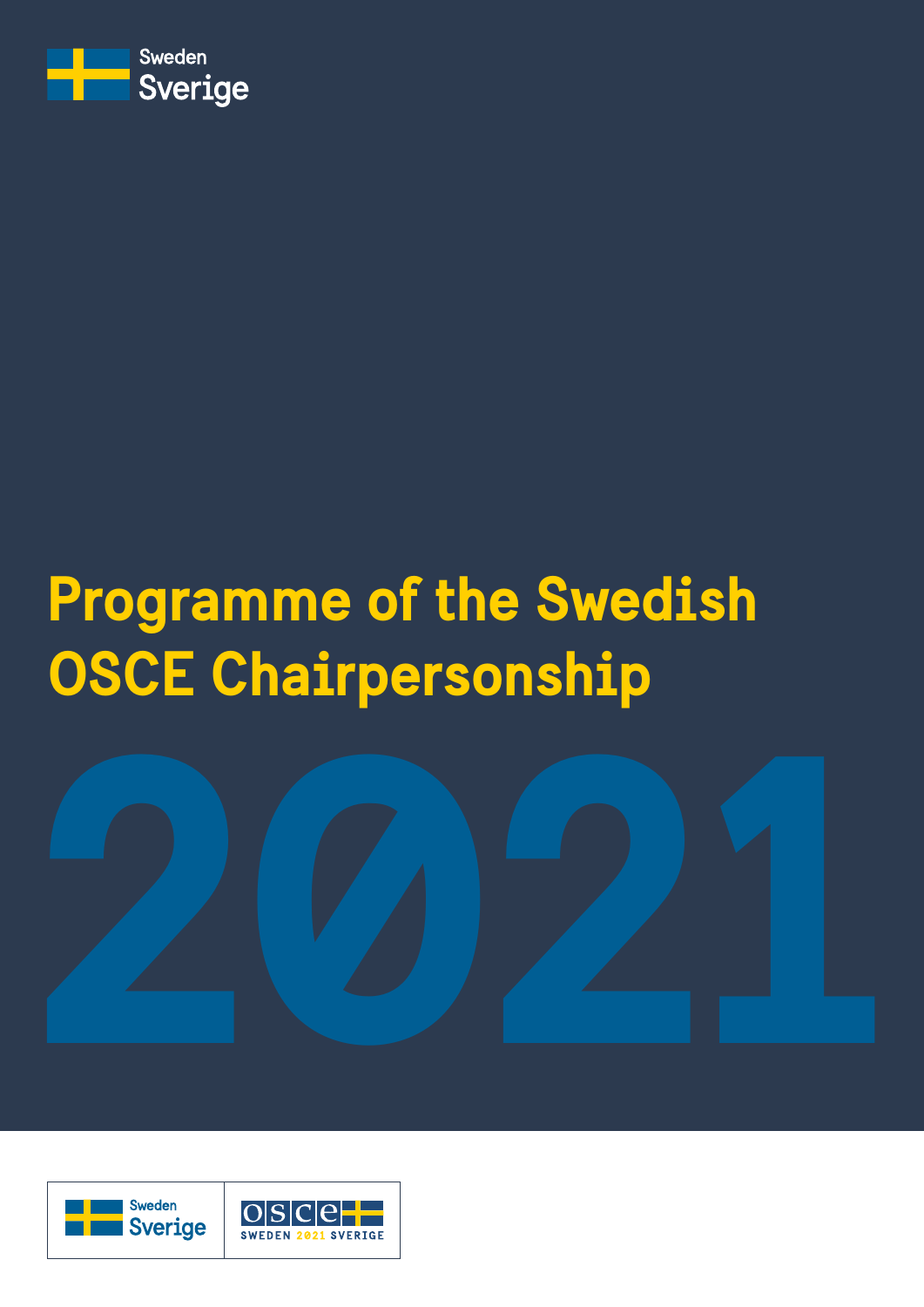#### **Foreword**

The Organization for Security and Cooperation in Europe has a proud heritage. That this broad range of countries were able to come together, in times of global antagonism and disagreement, and unite around a set of common principles and commitments, is a historic achievement. That is what we – the participating States from Vancouver to Vladivostok – were able to achieve with the adoption of the Helsinki Final Act in 1975. Fifteen years later, we succeeded in deepening and strengthening our joint commitments through the Charter of Paris for a New Europe.

Today, we live in a different world in many respects. But conflicts and political crises continue to challenge our common security, democratic principles and sustainable development. At the same time, transnational threats – including terrorism, cybercrime and environmental degradation – have intensified. The COVID-19 pandemic has also placed an additional strain on our societies.

The common denominator of all these challenges is this: they can only be solved sustainably through international cooperation. A multilateral platform such as the OSCE, is therefore immensely important. It is time for us to go "back to basics" and remind ourselves of our common rules and tools that we have created to prevent and solve conflicts and crises, and to build



**Chairperson-in-Office, Minister for Foreign Affairs, Ann Linde.**  Credit: Kristian Pohl/Regeringskansliet

security for both people and states. As Chair, Sweden will emphasise fundamental tasks of the OSCE such as the European security order and the OSCE comprehensive concept of security and to contribute to resolving conflicts.

Sweden strives to be an active and constructive participating State of the OSCE. We would like to bring to the table some of the issues where we can work together to improve the OSCE: that gender equality helps societies develop in a resilient and prosperous manner, that women's participation in conflict resolution leads to more sustainable peace, and that respect for democratic principles and human rights – including freedom of expression and freedom of the press – promotes security and lays the foundation for economic growth.

I am honoured to take over the Chairpersonship of this crucial organisation in 2021. My objective is that, as an organisation, we should remind ourselves of the foundation we have created and on which we can continue to build – together. **It is about our commitments and our security. It is our OSCE.**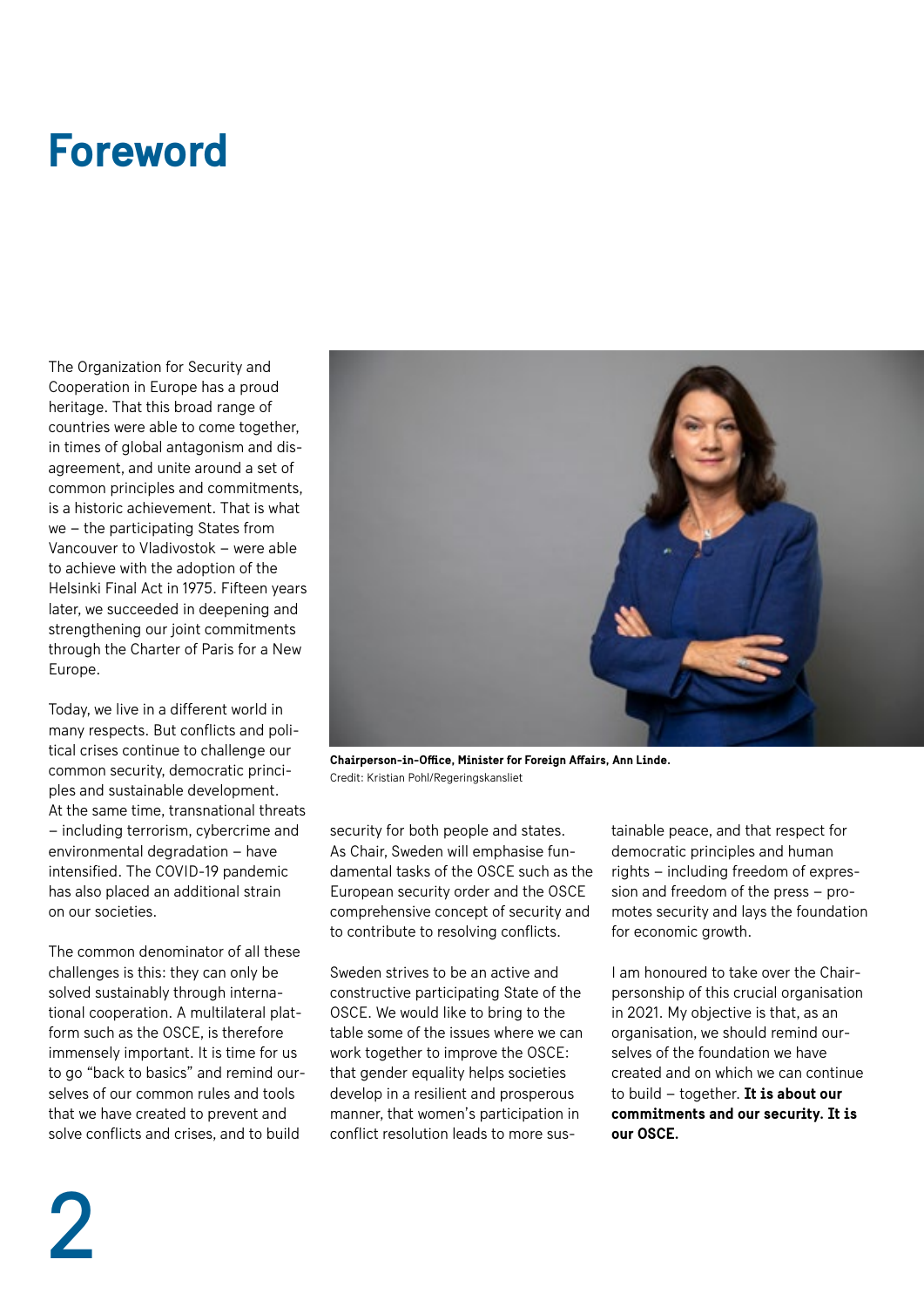# **Back to basics**

Our part of the world is facing major challenges. International law is being violated, conflicts remain unresolved with outbreaks of violence or ongoing aggression, international obligations regarding human rights, principles of democracy and the rule of law are increasingly being called into question. Climate change poses an ever-increasing threat and progress on gender equality is slow and uneven. At the same time, we have at our disposal the world's largest regional security organisation, built on commitments and principles that, if implemented, could bring peace and stability to our region.

Sweden is looking forward to chairing our common endeavour in the OSCE in 2021. As Chair of the OSCE, Sweden's primary focus will be to go back to basics. Emphasis will be on the fundamental tasks of the OSCE: to defend the European security order, to uphold the OSCE comprehensive concept of security and to contribute to resolving conflicts in accordance with international law.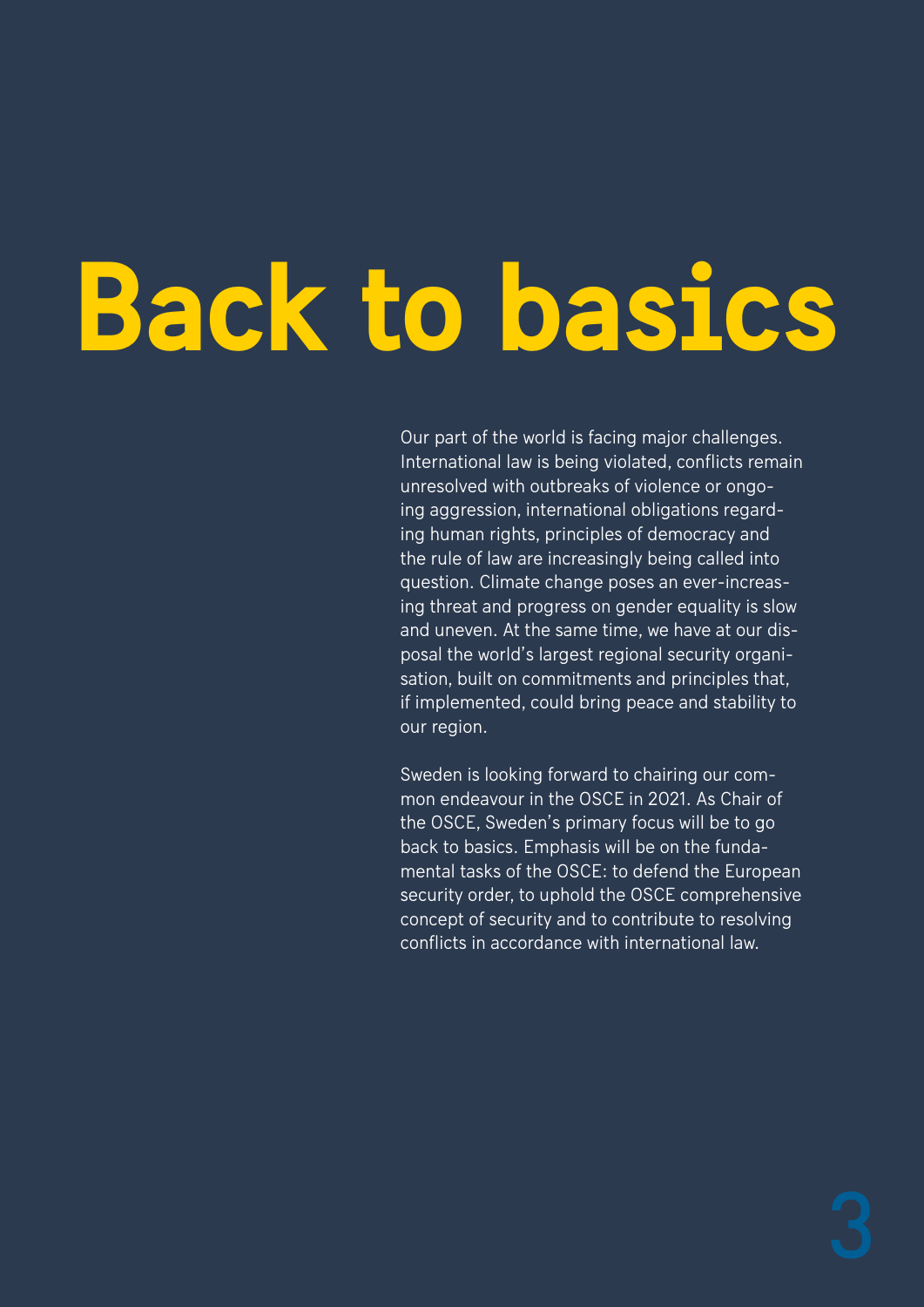

**The people of Sweden have the right to take part in demonstrations, freedom of speech, a free press, the opportunity to move freely in nature and the right to scrutinise those in power. This freedom is about creating an equal society. Fridays for Future is a movement that began in August 2018, after then 15-year-old Greta Thunberg sat in front of the Swedish parliament every school day for three weeks, to protest against the lack of action on the climate crisis.** Credit: Jann Lipka/imagebank.sweden.se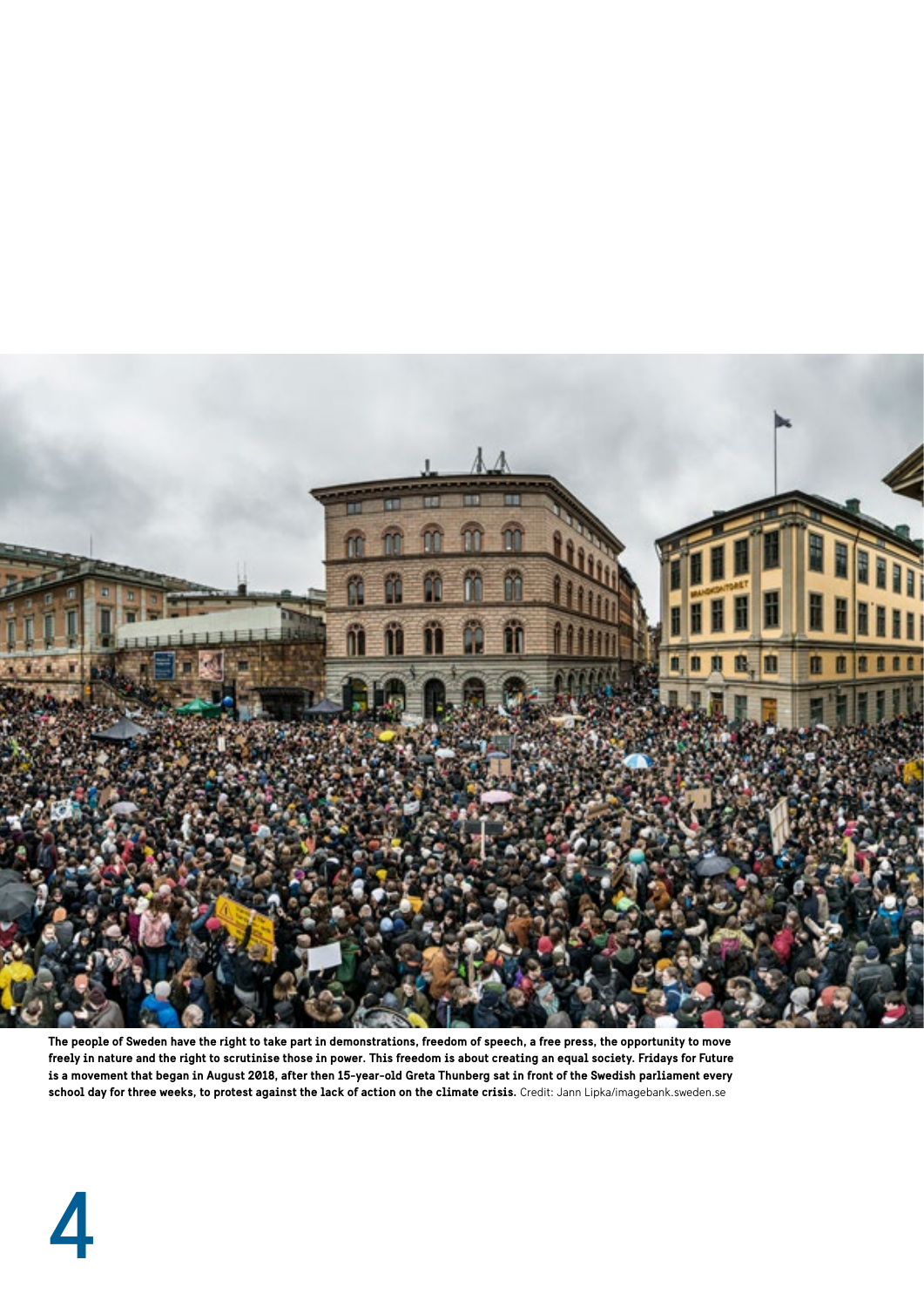#### **A world where common rules are respected is a more secure world**



The Decalogue of the Helsinki Final Act of 1975, the commitments laid down in the Paris Charter of 1990 – together with all other OSCE principles and commitments – constitute the foundation of the European security order. They are the guiding principles that we, the participating States, have jointly committed to observe. Sovereign equality, refraining from the threat or use of force, respect for territorial integrity and the freedom of states to choose their own security arrangements, as well as respect for human rights and fundamental freedoms, are among these basic principles of international law. Underpinning them is, of course, the Charter of the United Nations.

Ten years ago, we reconfirmed our pledge in the Astana Commemorative Declaration. It is in the interest of the whole OSCE region and its people that we honour the commitments made. They are our common achievement and matters of immediate and legitimate concern to all participating States. A world where these commitments are adhered to is a more secure world.

During the Swedish Chairpersonship, these principles will constitute the backbone of our efforts. They will guide our activities in the field, our agenda-setting in the Permanent Council as well as our approach to conflict resolution in the formats where the OSCE CiO is involved. Political accountability is an important part of the OSCE's work.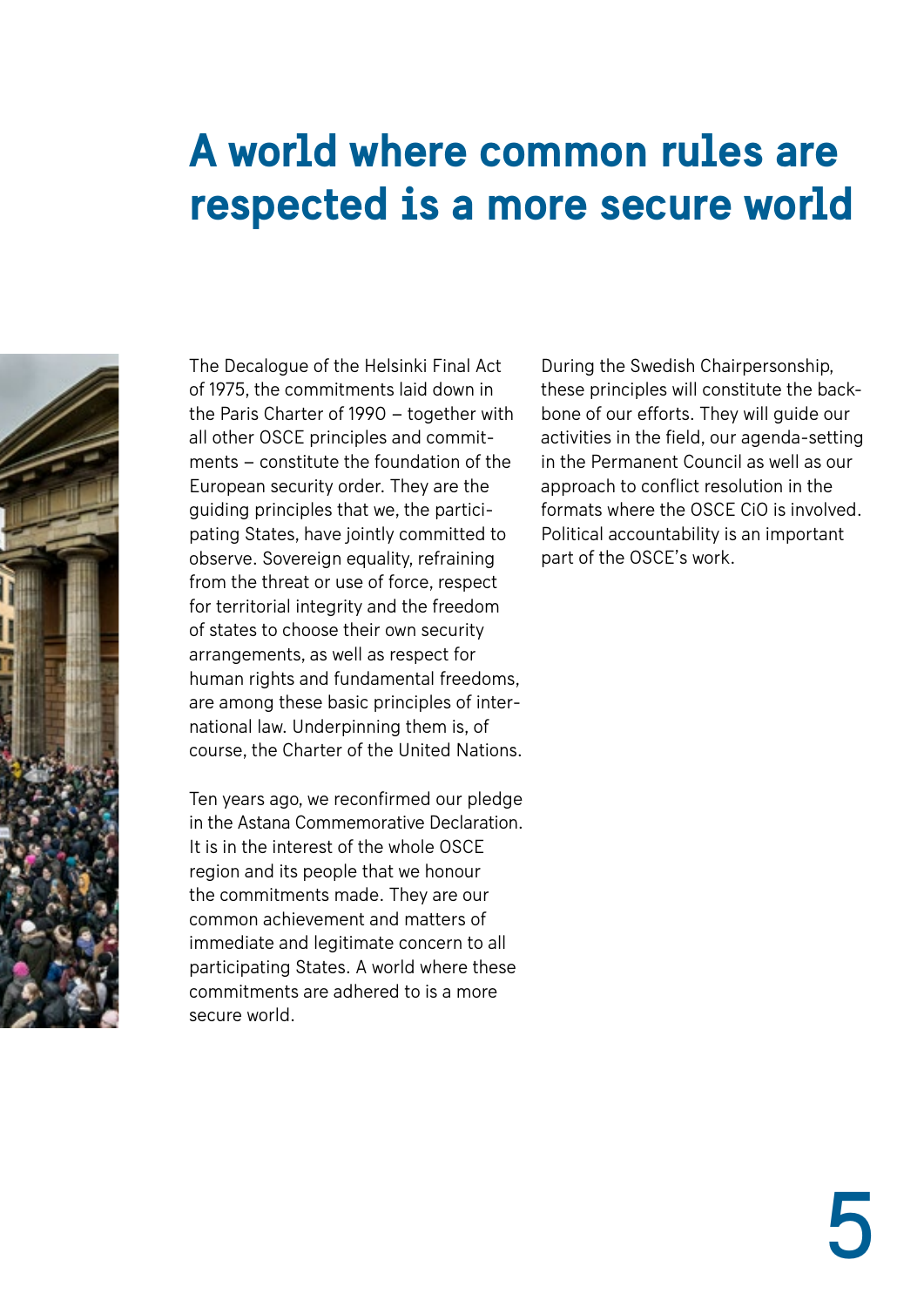#### **Human security – the inextricable link between the security of states and the security of citizens**

Relations between states are only one side of security: just as important for people in their everyday lives are factors such as political security, full enjoyment of human rights, democracy, the rule of law, as well as economic and environmental security. These factors are all prerequisites for secure and resilient societies, which in turn create more security between states. The OSCE comprehensive concept of security recognises this. Over the past years, democratic principles and respect for human rights and fundamental freedoms have been increasingly challenged in our region, and the Covid-19 pandemic has augmented the risk of further backsliding.

The right to freedom of opinion and expression and freedom of the media are key elements of the OSCE comprehensive concept of security and will be central priorities in the human dimension. During the Swedish Chairpersonship, we will also underline democratic processes, civic space and participation as central to preserving and promoting respect for human rights and fundamental freedoms, democracy and the rule of law. In this

work, civil society actors play an important role. Issues concerning human rights, democracy, the rule of law and gender equality will be mainstreamed across the agenda.

Our efforts will be carried out in support of, and be complementary to, the important work done by the autonomous institutions, the Office for Democratic Institutions and Human Rights, the Representative on the Freedom of the Media and the High Commissioner on National Minorities. Their work is vital in assisting participating States to uphold and implement OSCE commitments and principles, to strengthen and promote the protection of human rights, and to prevent conflicts through supporting democracy and free and independent media and containing and de-escalating tensions involving national minorities.

The Code of Conduct on Political-Military Aspects of Security will guide the Chair's efforts to highlight the importance of ensuring democratic, civilian control over armed forces.

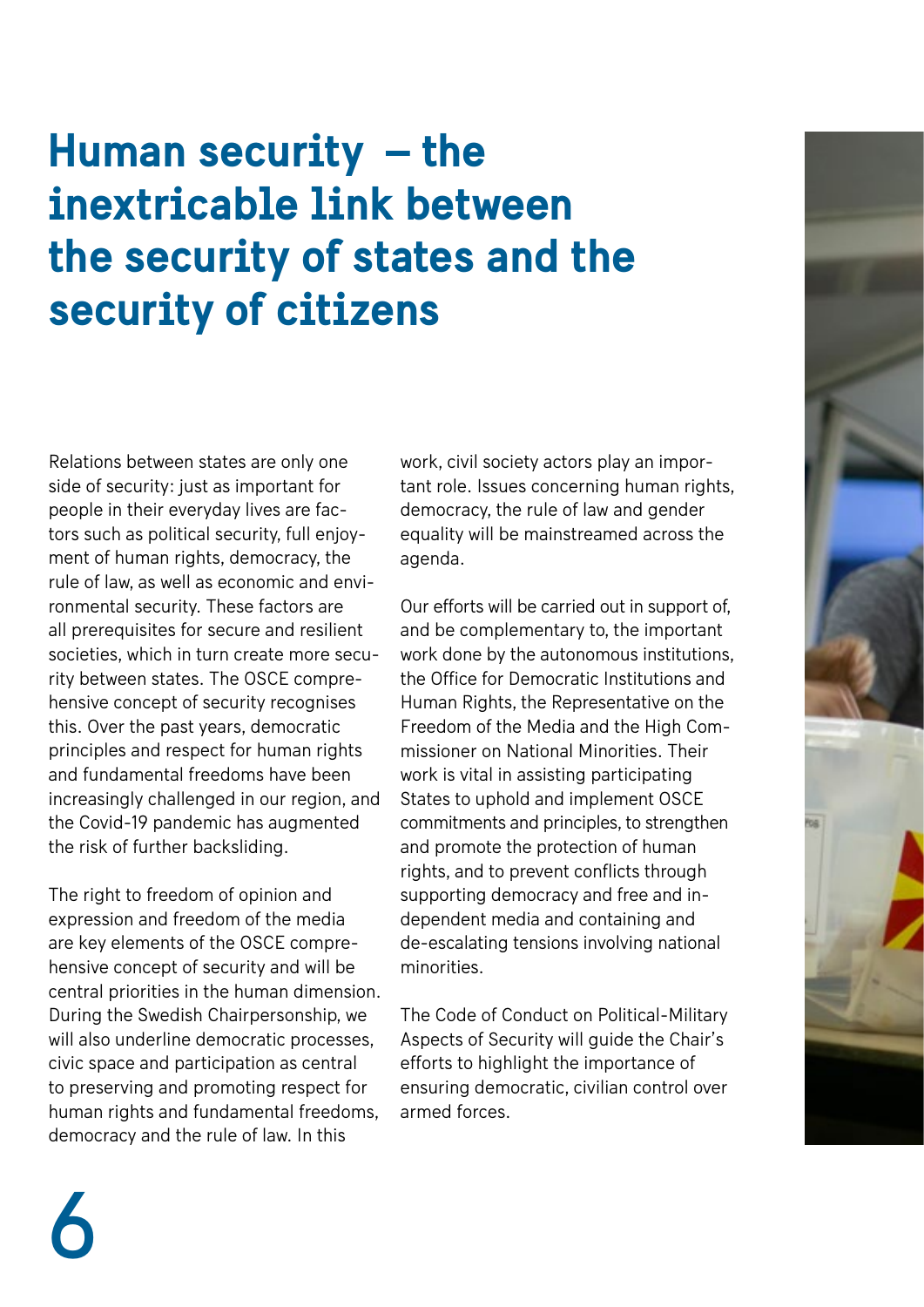

**Election observers during North Macedonian presidential election, Skopje, 5 May 2019.**  Credit: OSCE/ Maria Kökçe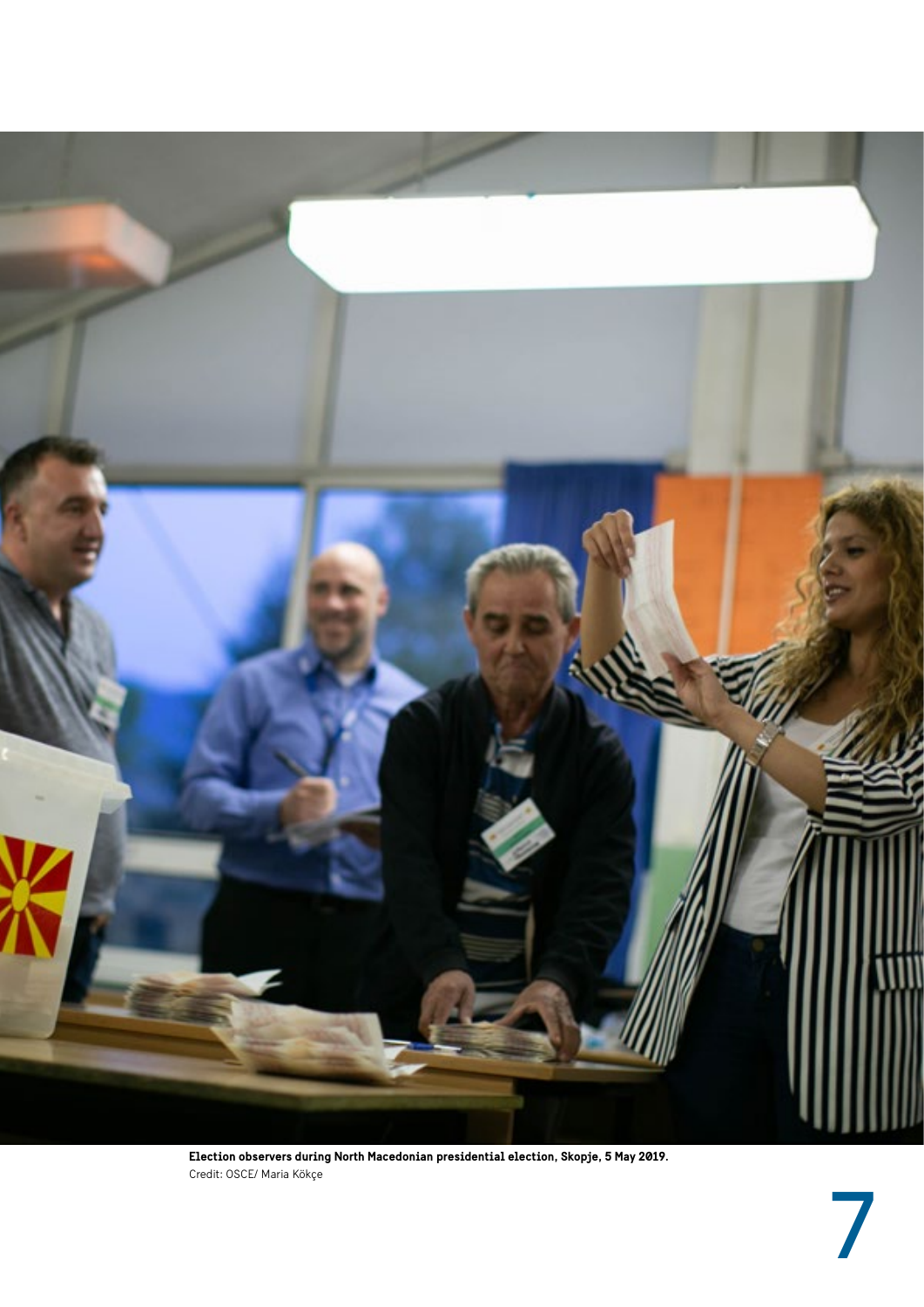#### **Efforts to resolve conflicts must be accelerated, tools to build confidence and prevent conflicts are there to be used**

Contributing to conflict resolution in the OSCE region based on our commonly agreed principles and commitments will be at the top of our agenda. To this end, the Swedish Chair will actively support the OSCE's existing conflict resolution formats and processes, including through the special representatives of the Chairperson-in-Office. We will promote the unique OSCE field operations. Their crucial contributions will be supported and highlighted during field visits by the Chairperson-in-Office.

Among the conflicts in the OSCE region, the conflict in and around Ukraine remains the most obvious challenge to the European security order. As Chair, Sweden recognises the vital importance of the Special Monitoring Mission to Ukraine and will seek to contribute to the ongoing efforts in the Normandy Format and the Trilateral Contact Group for a sustainable political solution in line with the OSCE's principles and commitments, with full respect for the sovereignty. territorial integrity and independence of Ukraine within its internationally recognised borders.

In a similar way, we will play an active role in the Geneva International Discussions and the related Incident Prevention and Response Mechanism (IPRM) regarding Georgia, as well as in support of the Transdniestrian settlement process.

As Chair and permanent member of the Minsk Group, Sweden will also support the efforts of the Minsk Group Co-Chairs to resolve the Nagorno-Karabakh conflict. Last year's outbreak of armed conflict, its heavy death toll and human suffering have underlined the inherent risk in the lingering, protracted conflicts in the OSCE region.

Ten years have passed since the decision in Vilnius on "the elements of the conflict cycle". The year 2021 marks an opportunity to revisit the existing tools to prevent and resolve conflicts.

In all armed conflicts, we will call for respect for international law, including, international humanitarian law. We will back measures to mitigate the humanitarian consequences and advocate an inclusive approach. Sweden´s strong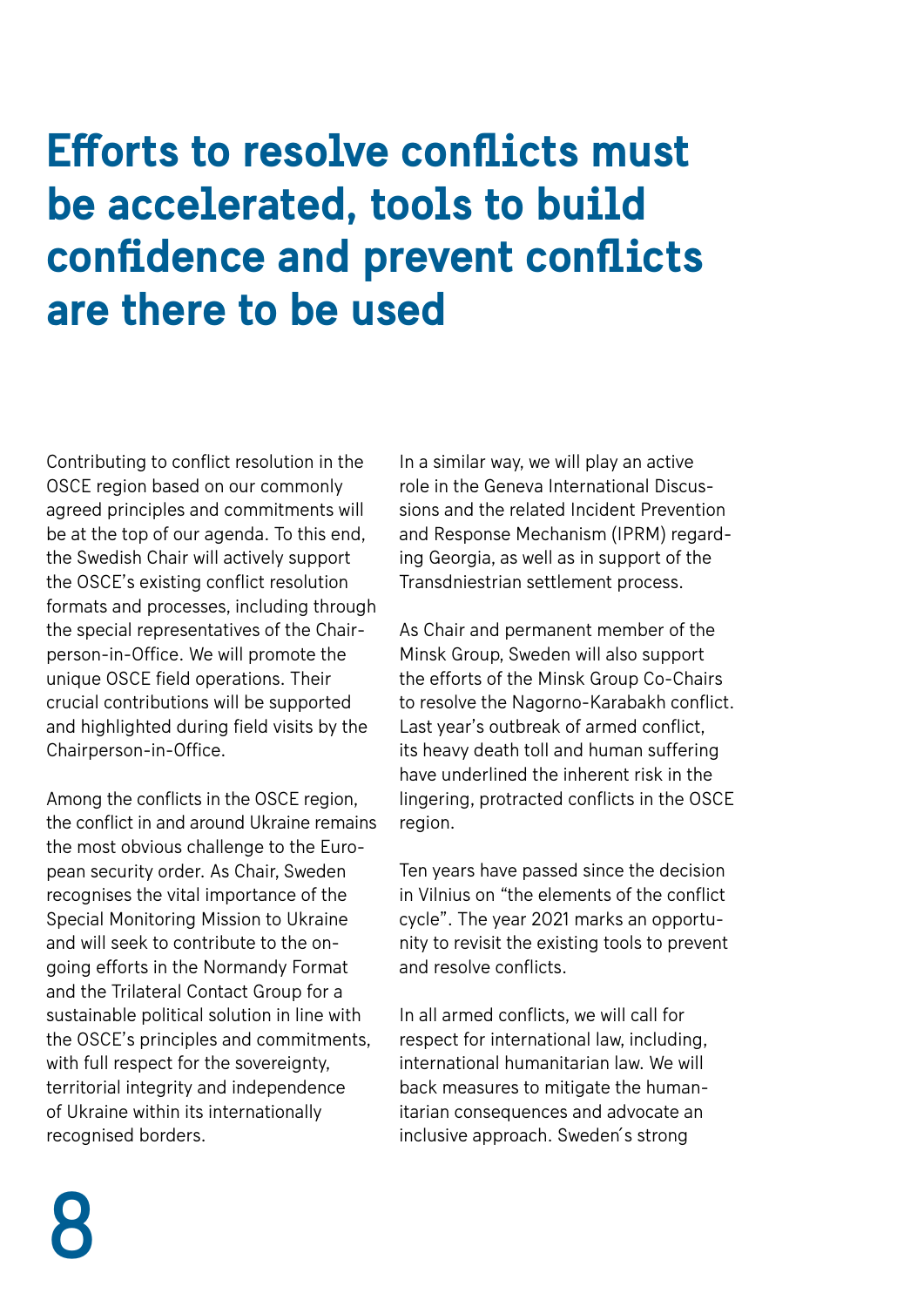multilateral commitment will translate into strengthened cooperation between the UN and the OSCE, as well as between the EU and the OSCE, not least in preventing and addressing conflict. We will seek cooperation with civil society organisations. Sweden will work consistently to uphold the OSCE comprehensive concept of security and the inclusion and meaningful participation of women and men in efforts to address all phases of the conflict cycle, as well as to implement the Women, Peace and Security Agenda. This is vital for the successful prevention and mitigation of conflicts, as well as to consolidate peace once hostilities have ended.

Sweden will support efforts in the Forum for Security Cooperation (FSC) to ensure that confidence and security-building measures remain relevant, including in the current situation when they are being

challenged. In the same way that the OSCE can only be effective when everyone acts in good faith in accordance with the European security order, confidence and security-building measures (CSBMs) will only function as intended when parties to the treaties comply with their letter and spirit. As Chair, Sweden will endeavour to support the important role of the Open Skies Treaty, an important functioning CSBM.

The CSBMs also need to be adapted to changing circumstances. As Chair, we will continue to support discussions on the proposal for a modernisation of the Vienna Document with the aim of increasing transparency and predictability, and strengthening confidence between states on military matters. We see the Structured Dialogue as an important platform to contribute to these discussions.



**Participants during the opening session of the 25th OSCE Ministerial Council in Milan, 6 December 2018.** Credit: ANSA/FLAVIO LO SCALZO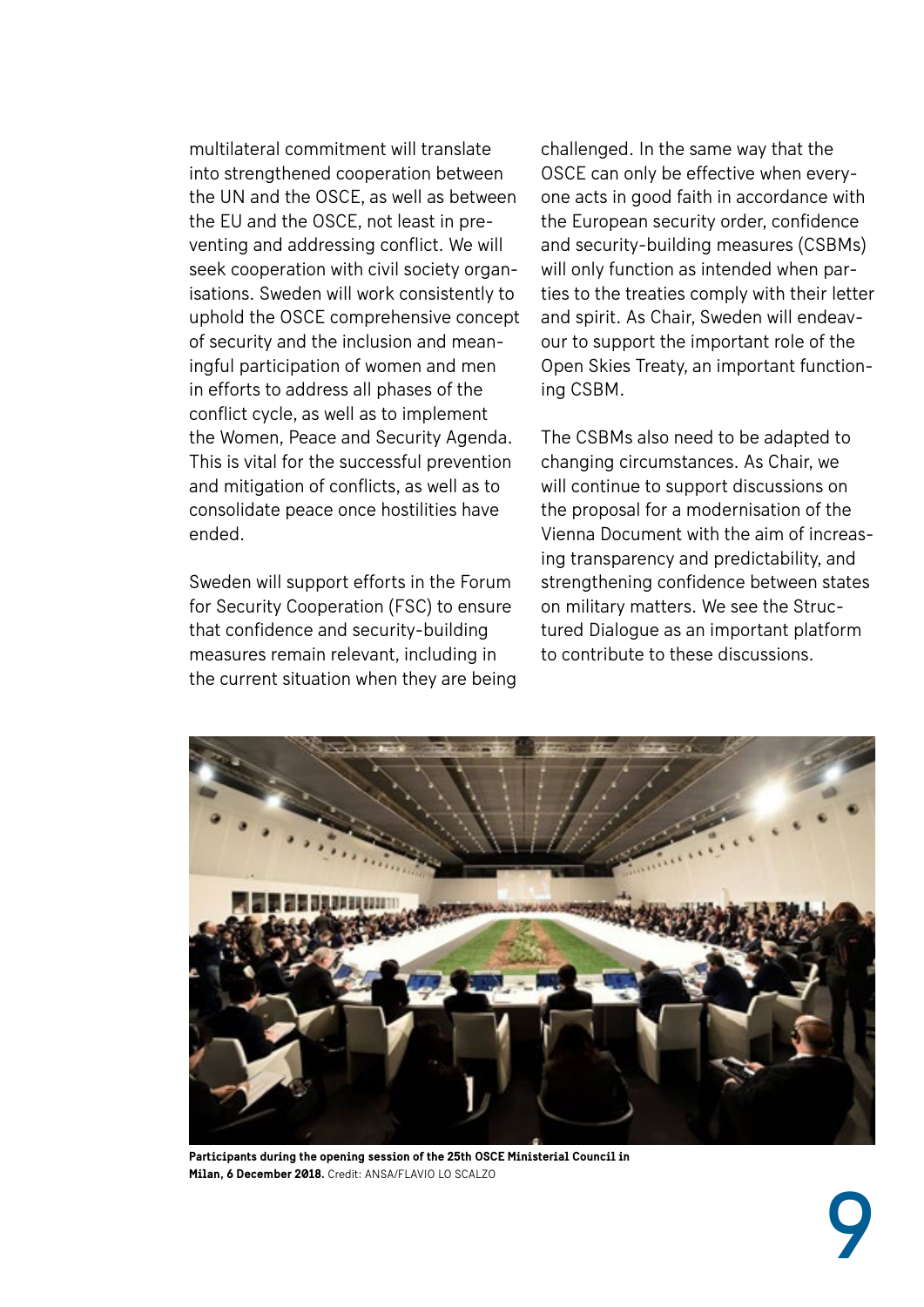#### **Include the whole population – implementation of the Women, Peace and Security Agenda and equal rights are vital security interests**

Twenty years after the adoption of United Nations Security Council resolution (UNSCR) 1325 and its subsequent resolutions, women are still heavily underrepresented in conflict prevention and resolution, and the impact of conflict on women, men, girls and boys is often not fully recognised. This holds also true for the OSCE region.

During the Swedish Chair, we will prioritise implementation of the Women, Peace and Security Agenda. We will work to strengthen the OSCE in producing data, analysis and actions – not least related to the conflicts – that take account of gender. When visiting field operations, the Chairperson-in-Office will pay special attention to their important work in this regard, as well as to women's rights organisations on the ground.

10

Gender equal societies, where human rights are fully enjoyed by all, are more secure with better prospects for sustainable, resilient and prosperous development. Women are disproportionally exposed to economic vulnerabilities and the security that follows from equal participation in economic life. Economic empowerment is necessary to enable and achieve full and effective political participation by women in conflict prevention and resolution. Sweden will take on the work in the second dimension with this as one important priority. We will focus on women's economic empowerment and meaningful participation, building on the decision that was taken in Vilnius in 2011.

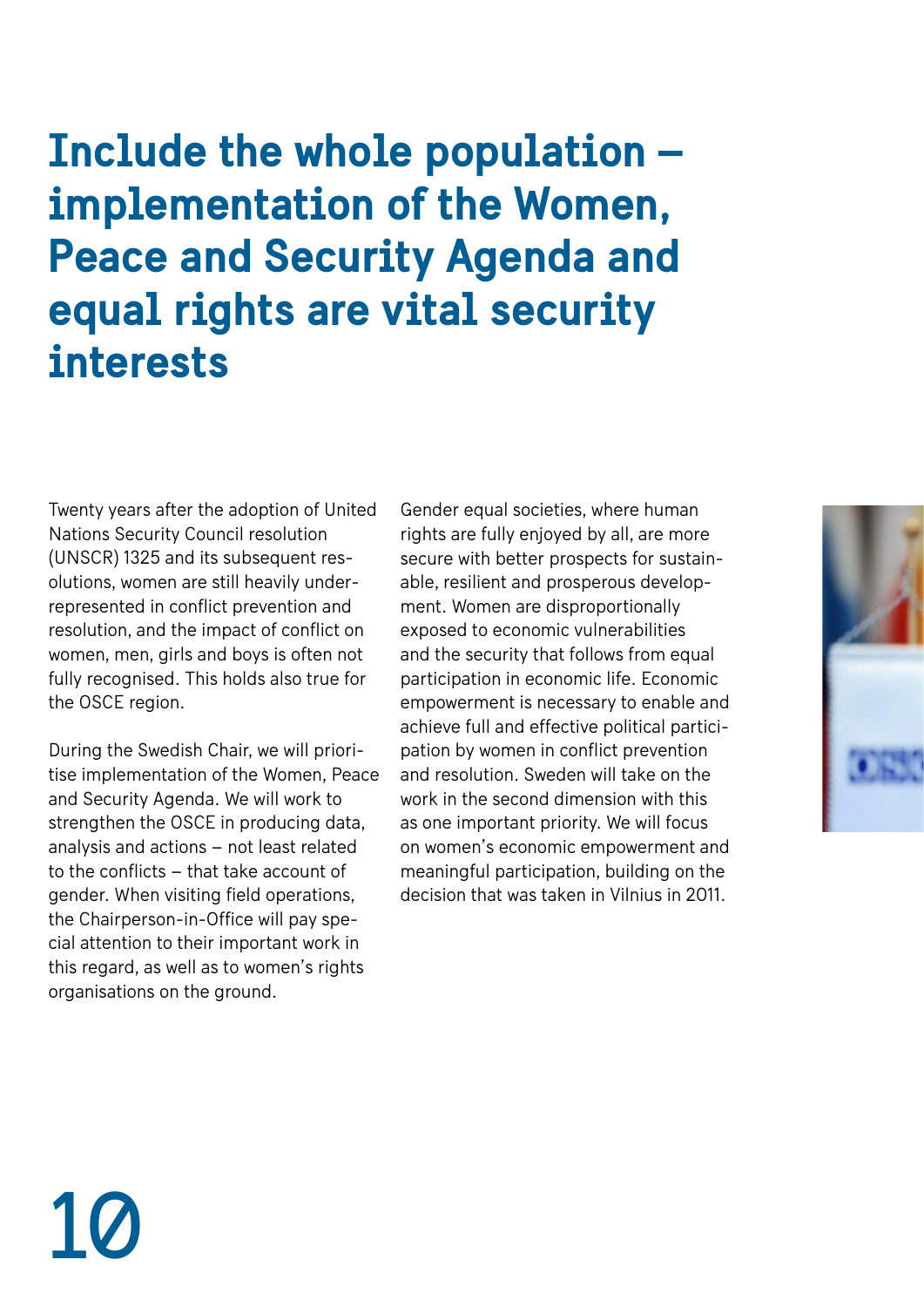#### **Building resilient and more robust societies to counter threats to human security**



**Captain Anna Björsson speaking at a joint meeting of the Forum for Security Co-operation and the Permanent Council.** Credit; OSCE/ Micky Kroell.



**Foreign Minister Ann Linde as incoming CiO near the bridge over the contact line at Stanytsia Luhanska in eastern Ukraine, 3 March 2020.**  Credit: Ministry for Foreign Affairs/Johannes Danielsson.

Threats to our security are not only military in nature, nor necessarily linked to conflicts between states. In order to counter the threats from organised crime, terrorism, cyber threats and the destruction of our environment, we must continue to build robust, resilient societies. In the same vein, corruption is a menace that undermines our societies. It fuels organised crime and systematically threatens sustainable development, democracy and security. Sweden will continue the work of previous Chairs to fight corruption and strengthen good governance. By enhancing democracy, respect for human rights and fundamental freedoms and the rule of law, societies can be made more secure.

The Swedish Chair will highlight the relation between cyber issues, security and international human rights law. We will aim to move forward on implementation of confidence-building measures in the cyber domain.

Climate change and natural degradation affect millions of women, men, girls and boys around the world and in the OSCE region. More attention needs to be paid to the link between climate change and security. Prevention and peacebuilding need to become climate aware, and efforts to combat climate change should be made conflict sensitive. Cooperation on environmental issues may also have positive outcomes beyond improvement in the local environment. As Chair, we will continue the OSCE's active role in preventing and countering environmental and climate change-related security challenges.